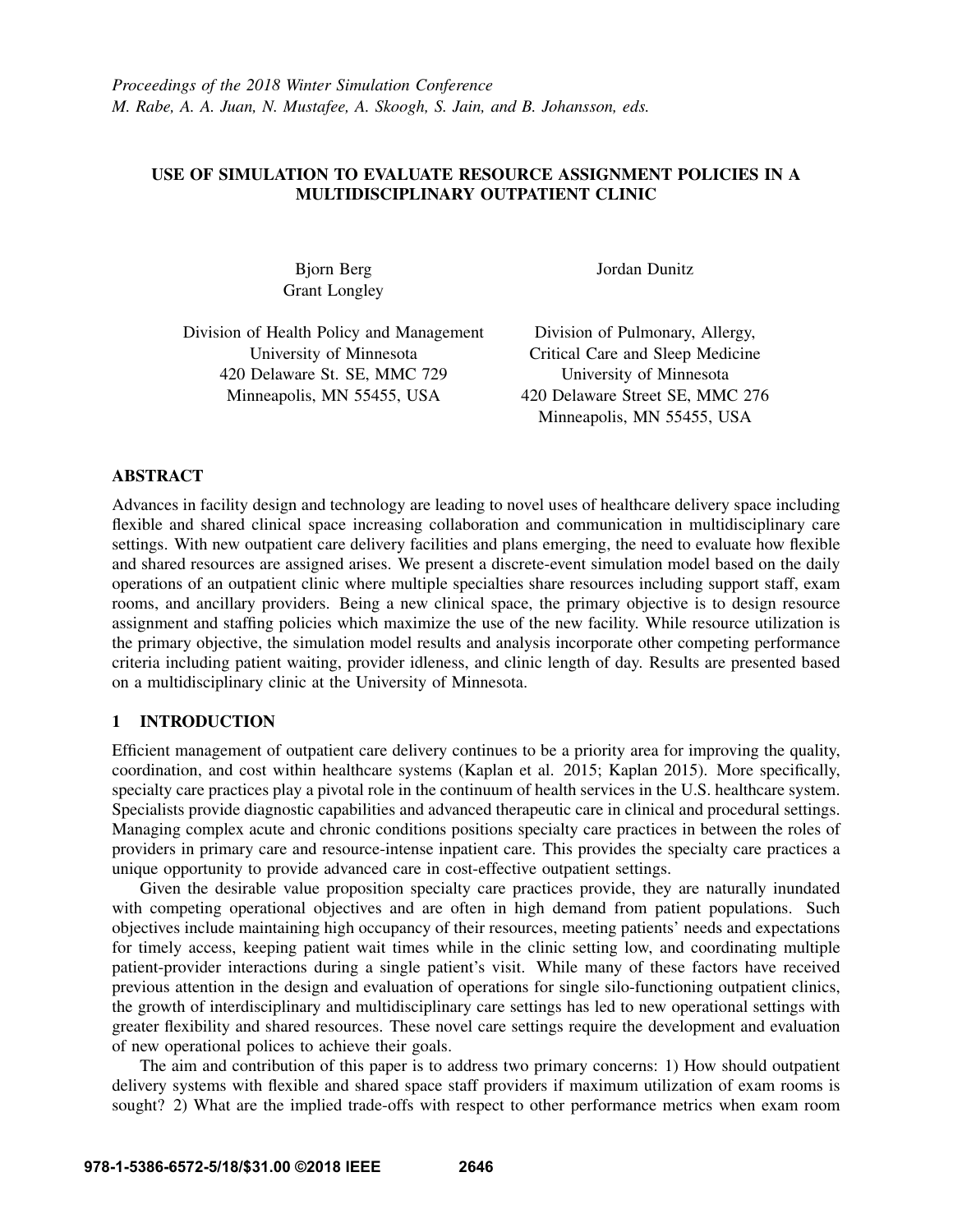utilization is prioritized? These questions are motivated by the operational capabilities afforded by new building designs and advances in technology, such as real time locating systems (RTLS). These recent and growing trends in outpatient infrastructure create the opportunity for new shared and completely flexible spaces, such as exam rooms. To evaluate the design and impact of staffing and shared resource policies in such novel outpatient delivery systems, we developed a discrete-event simulation model using data from a shared clinical space at the University of Minnesota's Clinics and Surgery Center (CSC). The simulation model allows for accurate representation of clinic activities in order to identify a staffing and resource configuration which maximizes exam room utilization subject to providers experiencing minimal blockage, which is a greater risk in a shared space. Further, we quantify the trade-offs in competing performance measures necessary to achieve this operational requirement.

The remainder of this paper is organized as follows. In Section 2, we briefly review previous work related to flexibility of resources in outpatient delivery systems. We describe the clinical design and patient flow processes in Section 3, and the associated discrete-event simulation model in Section 4. Numerical experiment and results are presented in Section 5 and we make concluding remarks in Section 6.

#### 2 RELATED LITERATURE

Outpatient delivery systems, and in particular specialty clinics, have a multitude of operational goals and objectives, some of which are often competing (Gupta and Denton 2008). Depending on the clinical context, operational goals for outpatient systems may differ. Common performance measures include patient waiting time (both direct and indirect), length of stay or flow time, patient volumes, usage of overtime, resource utilization, and provider utilization or idleness. With respect to outpatient systems delivering specialty care, ensuring high utilization of both resources such as exam rooms and specialists are common priorities as opposed to minimizing patient wait time in settings with higher volumes of patients with lower acuity (Froehle and Magazine 2013).

Regarding exam room utilization and provider utilization, identifying appropriate ratios (Exam Rooms : Providers) has been examined in a number of outpatient contexts. This question is commonly examined within two different operational schemes. One is the historically traditional approach of assigning specific exam rooms to providers (Cote 1999) or outpatient procedure rooms to surgeons (Berg et al. 2010). While higher ratios of rooms to providers improves performance measures such as patients waiting to be roomed and reduces provider idleness, it also comes at a significant cost of lower room utilization rates and perhaps lower patient volumes, depending on the number of providers allocated exam rooms. Alternatively, the use of shared exam rooms has also been evaluated where multiple providers utilize exam rooms within the outpatient facility (Santibáñez et al. 2009; Norouzzadeh et al. 2015; Rohleder et al. 2007). The aim of many of these studies is often patient focused in reducing waiting and length of stay (LOS) times while simultaneously improving exam room utilization.

However, as described in Norouzzadeh et al. (2015), implementing such shared exam room schemes is challenging in larger outpatient settings as inefficiencies resulting from providers finding and traveling to their patients reduce the intended benefits. To this end, Vahdat et al. (2017) focus on the benefits coming from using hybrid allocation schemes where exam rooms are assigned to a subset of providers. This frame work is also extended to the allocation policies of medical assistants to exam rooms in the cardiovascular clinic setting studied. A novel operational recommendation is made in the exam room allocation scheme being dynamic and becoming more flexible, depending on the state of the clinic. The authors report that a vast majority of the operational benefits can be realized by implementing a hybrid approach, which is particularly important for clinic settings where it is operationally difficult to implement full flexibility of exam rooms, or a pooled allocation scheme.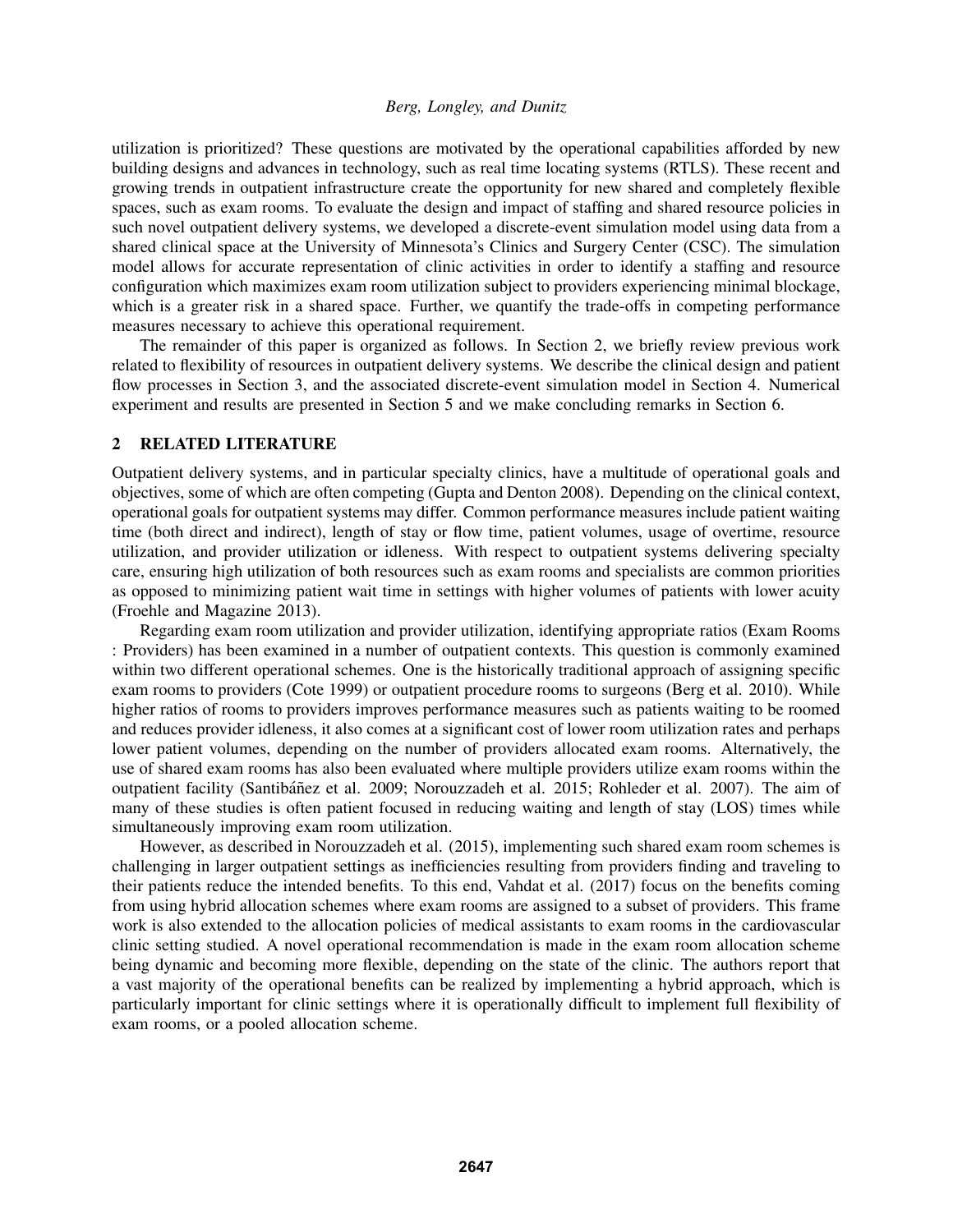### 3 CLINICAL SETTING

The clinic space studied resides in the University of Minnesota's Clinic and Surgery Center (CSC). The clinic is comprised of three hallways containing 21 exam rooms. The clinic houses three primary specialties: cardiology, pulmonary, and multiple sclerosis. During the check-in process, the patient receives an RTLS tracking device which will accompany the patient throughout their appointment. The RTLS tracking device accurately monitors the patients location, space utilization, and time spent in various locations throughout the office space and building. The locating system also makes possible the implementation of a flexible exam room policy. As discussed by previous literature, operating a flexible policy with a larger number of rooms becomes prohibitive due to the logistics of providers finding their patients. However, the use of RTLS allows for such flexible policies in that providers return to central office spaces between patients and are able to quickly identify their subsequent patient and exam room via a large monitor with RTLS information overlaid on a clinic map. Use of this technology underpins the need for assessing exam room policies in this flexible environment.

Upon arrival to the CSC, the patient checks in with a receptionist using a tablet. Once the patient enters the designated waiting area near the clinic space, a certified medical assistant (CMA) receives an update on their computer that notifies the CMA that the patient is ready to begin the intake process. The CMA identifies the patient in the waiting area using a digital map with the patients location and photo and escorts the patient to the intake area within the clinic space. Upon completing the intake process, the CMA escorts the patient to the next available exam room, where the patient will remain for the entire clinic appointment.

While in the exam room, the CMA performs a standard CMA visit with the patient and records the patients health history. If the patient is scheduled for a nurse visit, a nurse will enter the exam room and conduct a standard nurse visit. If the patient is scheduled for a monitor visit, the CMA will remain in the exam room and perform a standard monitor visit. If the patient is not scheduled for a monitor or nurse visit, then the provider enters the exam room and conducts a provider visit. The provider visit duration is contingent on the patients appointment type.

Upon completion of the provider visit, the patient remains in the exam room and an ancillary provider enters the exam room to perform the ancillary visit. If the patient is scheduled for two ancillary visits, then the patient will remain in the exam room until the next ancillary provider enters the exam room and performs the second ancillary visit. After the scheduled ancillary appointment or appointments, the CMA escorts the patient to the checkout desk where a receptionist will schedule additional follow-up appointments if needed. After the patient completes the checkout process, then the patient returns the RTLS badge and departs the CSC. An overview of the clinic layout and patient flow are depicted in Figure 1.

#### 4 SIMULATION

The simulation model of the multidisciplinary clinic was developed using Arena (Kelton et al. 2007). Patients arrive to the system based on a stationary random rate with each provider having their own stream of assigned patients. Though patients are scheduled in advance, the combination of early arrivals, tardiness, and variability in provider appointment templates creates an arrival process which can be modeled as a random rate. Arrivals occur between 7AM and 4PM with the planned clinic closing time at 5PM. No-shows are accounted for at the beginning of the model based on the clinic's historical no-show rate. Upon arrival, patients check in with one of three receptionists. When an exam room becomes available, a CMA does intake and rooms the patient. Depending on the type of visit, the patient spends time with a nurse for a nurse visit or monitoring visit, or proceeds to the CMA visit. If the patient has an appointment with their provider, this follows the CMA visit. Following the provider's exam, multiple ancillary visits may occur. Finally, the CMA takes the patient to the check out desk where one of the same three receptionists at check in proceeds to check the patient out. We note that while the patient may see multiple staff in addition to their provider, each of these visits occurs in a single room. That is, the patient stays in the room while the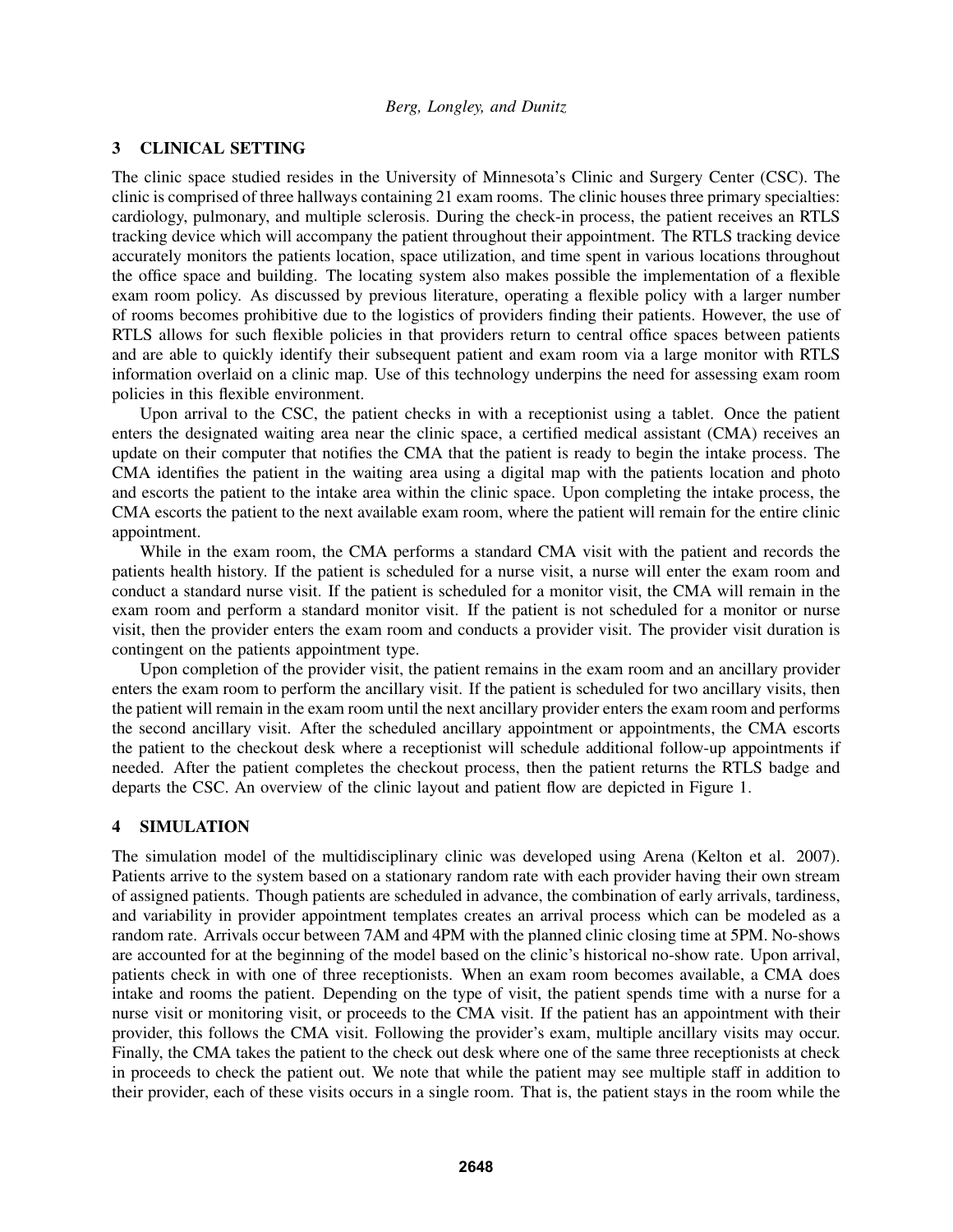*Berg, Longley, and Dunitz*



Figure 1: Overview of patient flow in clinical setting.

provider and staff come to them. The simulation model's logic is presented in Figure 2 where historical data refers to data collected from systems within the clinic.

Input parameters and distributions were collected based on historical data as well as expert opinion. Patient volumes and arrival rate were calculated based on the historical daily patients per provider average where the random arrival rate during the 7AM to 4PM arrival period allowed for variability in both interarrival times and daily patient volumes. Check in, intake, nurse visit, monitor visit, CMA visit, ancillary visit, and check out times were each modeled as having triangular distributions where clinic staff provided estimates for the respective minimum, maximum, and most likely durations. Provider visit durations were modeled as a discrete distribution as different providers allocate different appointment durations for both new and returning patients. New patient visits had durations of 40, 60, or 80 minutes while returning patient visits had durations of 20, 30, or 40 minutes. Unless noted otherwise, the simulation model includes five CMAs and four ancillary staff. Model parameters are described in detail in Table 1.

While the simulation model was developed to closely mimic the clinic's operations, modeling assumptions were also made for abstraction and generalizability. For example, the simulation model presented here assumes that each ancillary visit and ancillary provider provides the same service. In reality, there are multiple types of ancillary providers such as dietitians, nutritionists, social workers, and more each providing unique services. However, since these providers are often shared across multiple clinics and we do not have ancillary-specific data available, we assumed a single ancillary provider type. While this is reasonable as there is rarely a wait for ancillary services, we do explore the effect of such limited resources in our experiments. Further, we also assume that providers are in clinic all day. In reality, the clinic day is divided into two shifts: AM and PM. While there is likely a small disruption as the AM shift ends and the PM shift begins, this was not explicitly modeled in our simulation.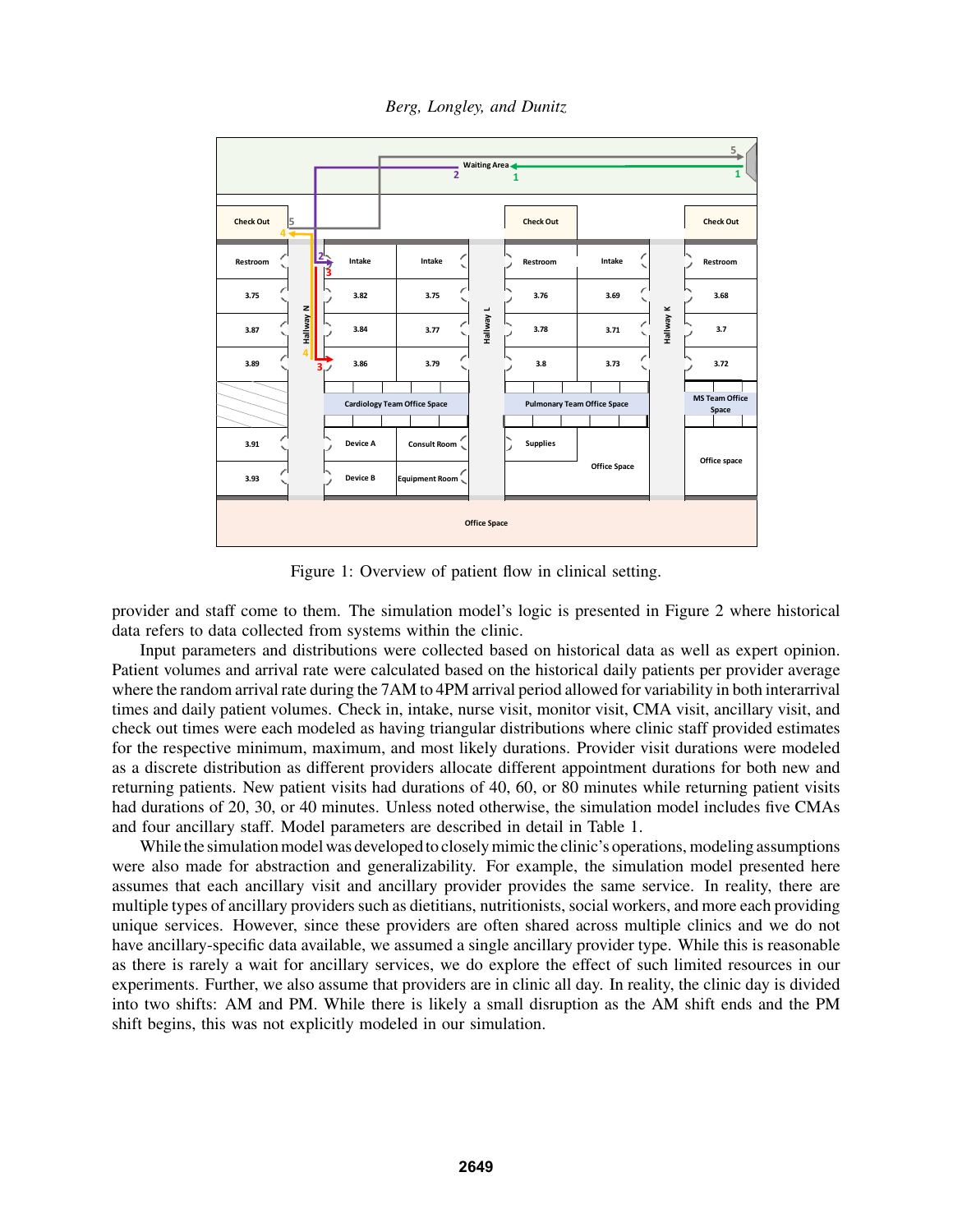

Figure 2: An overview of the simulation model of the multidisciplinary clinic demonstrates the patients' flow through the system.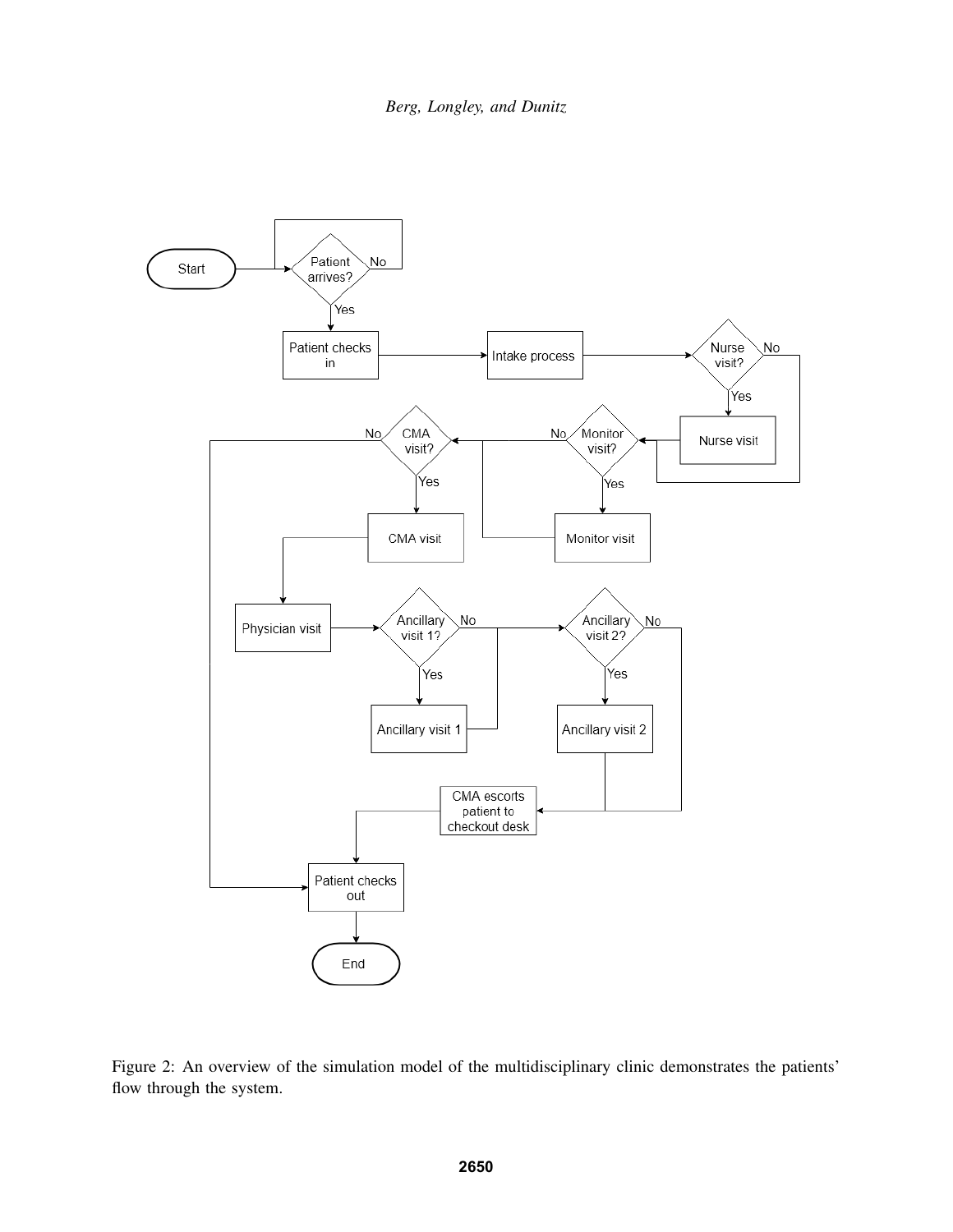| <b>Parameter</b>        | <b>Value or Distribution</b>          | <b>Source</b>          |
|-------------------------|---------------------------------------|------------------------|
| <b>Arrival Rate</b>     | Poisson (1.22/hour/provider)          | <b>Historical Data</b> |
| Check In                | Triangular $(0, 0.5, 1)$ minutes      | Clinic Staff           |
| <b>CMA</b> Visit        | Triangular $(2, 5, 10)$ minutes       | Clinic Staff           |
| Nurse Visit             | Triangular $(10, 35, 60)$ minutes     | Clinic Staff           |
| <b>Monitor Visit</b>    | Triangular $(10, 20, 30)$ minutes     | Clinic Staff           |
| Provider Visit          | Discrete (20, 30, 40, 60, 80) minutes | <b>Historical Data</b> |
| <b>Ancillary Visit</b>  | Triangular $(5, 15, 20)$ minutes      | Clinic Staff           |
| Check Out               | Triangular $(1, 5, 7)$ minutes        | Clinic Staff           |
| Room Turn Over          | Triangular $(3, 4, 5)$ minutes        | Clinic Staff           |
| No-show Rate            | $6.5\%$                               | <b>Historical Data</b> |
| Patient Mix             | 25% New Patients                      | <b>Historical Data</b> |
| <b>Ancillary Visits</b> | 80% have 1, 20% have 2                | Clinic Staff           |
| <b>Nurse Visits</b>     | 9.5% of patient visits                | <b>Historical Data</b> |
| <b>Monitor</b> Visits   | 4.3% of patient visits                | Historical Data        |

|  | Table 1: Model parameters were estimated based on historical data and expert opinion. |  |  |  |  |  |
|--|---------------------------------------------------------------------------------------|--|--|--|--|--|
|  |                                                                                       |  |  |  |  |  |

### 5 RESULTS

In this section we present the results of experiments based on the simulation model. We begin with the performance measures under the policy where specific exam rooms are assigned to providers. This represents the status quo for many practices and serves as a reference of expectations for providers and staff when transitions to new exam room policies are made. Next we present performance measures for a flexible exam room policy which is made possible through the use of RTLS data within the CSC. Performance measures are compared over a range of providers utilizing a shared set of exam rooms. Finally, to further evaluate the impact of other important operational decisions, the effects of the number of available ancillary staff is analyzed as well as the impact of using standardized appointment templates. All performance measure results in this section are presented as averages based on 100 replications using the simulation.

## 5.1 Assigned Exam Rooms

Two scenarios were examined where providers were assigned specific exam rooms. In the first scenario 10 providers are assigned two exam rooms each and in the second scenario seven providers were assigned three exam rooms each. While the two scenarios differ in the total number of exam rooms assigned (20 and 21), they represent realistic assigned exam room policies based on the number of exam rooms in the clinic space. Performance measures analyzed include provider utilization, exam room utilization, percent of patients completing their visit by 5PM, patient total visit time, and patient waiting time. The results for the assigned exam room policy are presented in Table 2.

|                                    | 2 Rooms per Provider 3 Rooms per Provider |               |
|------------------------------------|-------------------------------------------|---------------|
| <b>Performance Measure</b>         | (10 Providers)                            | (7 Providers) |
| Provider Utilization               | 55.4%                                     | 58.6%         |
| Exam Room Utilization              | 62.7%                                     | 49.9%         |
| Completion $%$ by 5PM              | 86.0%                                     | $90.7\%$      |
| Patient Total Visit Time (minutes) | 88.6                                      | 84.6          |
| Patient Waiting Time (minutes)     | 27.3                                      | 22.8          |

Table 2: Performance measures for the assigned exam room policy.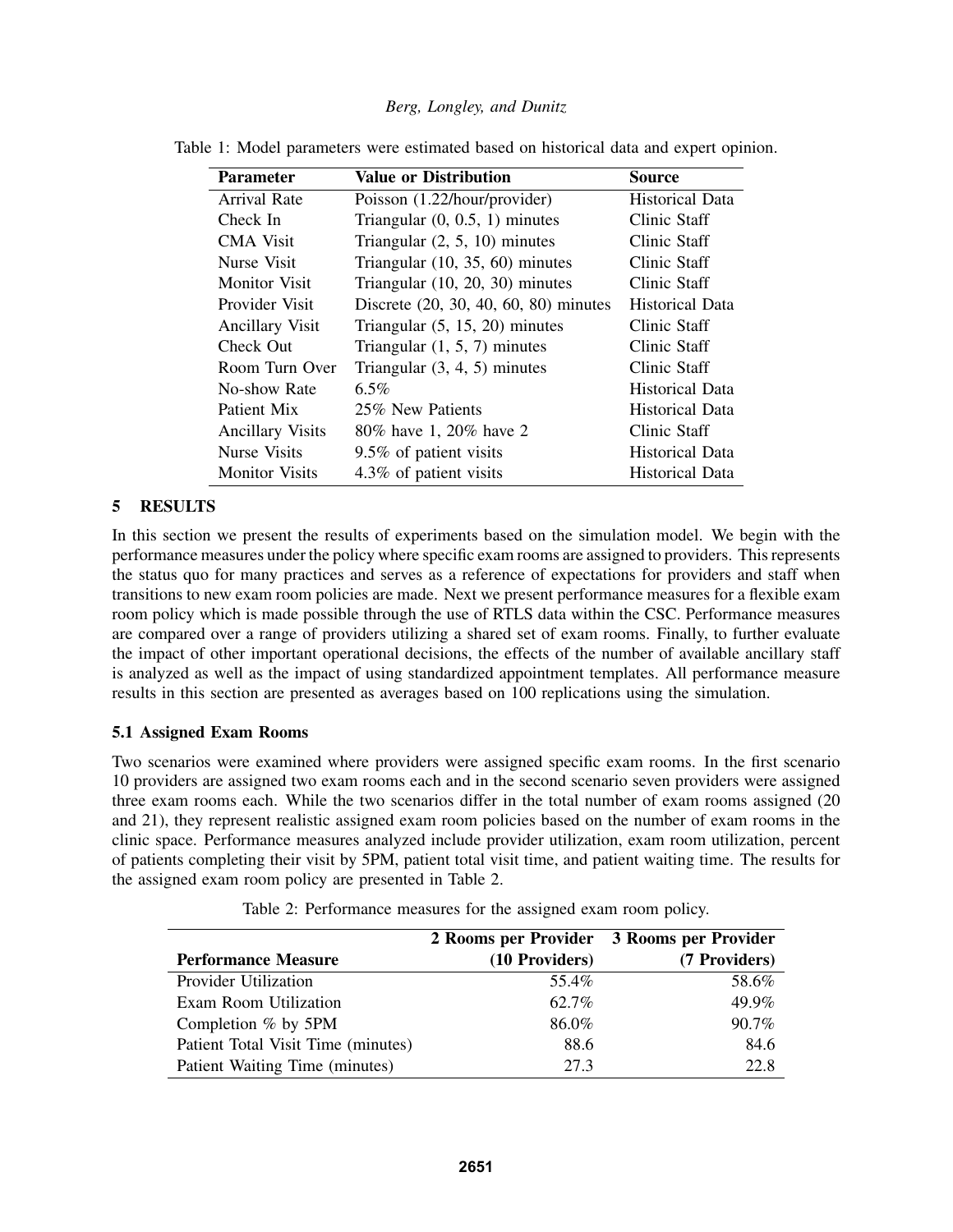As shown in Table 2, provider utilization for the assigned room policies ranges between 55.4% and 58.6%. In moving to a more flexible exam room policy, one important question is at what number of providers staffed in a flexible exam room scheme results in similar provider utilization rates. Further, what are the impacts on the other performance measures when similar provider utilization is obtained under a flexible exam room policy? Maintaining similar provider utilization while improving the utilization of the available exam rooms is an underlying objective for practices transitioning to more flexible facilities and is examined in the next subsection.

#### 5.2 Flexible Exam Rooms

Next we present results for a flexible exam room policy where all providers can use all of the 21 exam rooms available in the clinic space. The same performance measures are examined as for the assigned exam room policy. The number of providers ranged from 4 to 18. The results are presented in Table 3. We note that while half widths are not included, they were approximately 1% for the utilization measures and completion percent and approximately 2 minutes for the total visit time and waiting time measures.

| Number of        | <b>Provider</b><br><b>Utilization</b> | <b>Exam Room</b><br><b>Utilization</b> | <b>Completion</b><br>$%$ by 5PM | <b>Patient Total</b> | <b>Patient</b>      |
|------------------|---------------------------------------|----------------------------------------|---------------------------------|----------------------|---------------------|
| <b>Providers</b> |                                       |                                        |                                 | <b>Visit Time</b>    | <b>Waiting Time</b> |
|                  |                                       |                                        |                                 | (minutes)            | (minutes)           |
| $\overline{4}$   | 58.6%                                 | 27.9%                                  | 92.8%                           | 84.0                 | 22.0                |
| 5                | 58.1%                                 | 35.0%                                  | 91.3%                           | 83.3                 | 21.0                |
| 6                | 57.4%                                 | $40.2\%$                               | 92.3%                           | 82.1                 | 20.1                |
| 7                | 58.5%                                 | 49.7%                                  | 92.4%                           | 83.7                 | 21.7                |
| 8                | 59.1%                                 | 57.6%                                  | 91.9%                           | 85.3                 | 23.6                |
| 9                | 58.4%                                 | 61.6%                                  | 91.9%                           | 84.4                 | 22.5                |
| 10               | 57.4%                                 | 67.5%                                  | 91.2%                           | 84.6                 | 22.9                |
| 11               | 57.9%                                 | 75.1%                                  | 89.9%                           | 87.3                 | 25.2                |
| 12               | 57.4%                                 | 80.1%                                  | 89.7%                           | 89.4                 | 27.4                |
| 13               | 56.3%                                 | 82.6%                                  | 88.6%                           | 92.1                 | 30.3                |
| 14               | 55.0%                                 | 86.5%                                  | 86.7%                           | 94.9                 | 33.2                |
| 15               | 53.7%                                 | 89.2%                                  | 83.0%                           | 100.8                | 39.5                |
| 16               | 52.4%                                 | 91.2%                                  | 80.9%                           | 107.2                | 46.2                |
| 17               | 50.4%                                 | 92.3%                                  | 78.6%                           | 110.6                | 49.3                |
| 18               | 48.8%                                 | 93.4%                                  | 76.2%                           | 118.4                | 57.3                |

| Table 3: Performance measures for the flexible exam room policy. |  |  |
|------------------------------------------------------------------|--|--|
|------------------------------------------------------------------|--|--|

In comparing the results of the flexible exam room policy in Table 3 with those of the assigned exam room policy in Table 2, it can be seen that provider utilization for the flexible policy remains above the lower provider utilization from the assigned room policy of 55.4% (2 rooms per provider) up until there are 14 providers using the 21 flexible exam rooms. That is, in order to maintain similar provider utilization in a flexible exam room policy, as many as 14 providers could be staffed in the clinic space. However, this provider staffing level also affects the other performance measures. Specifically, by maintaining a similar provider utilization rate of 55-58% as in the assigned exam room policy, the flexible exam room policy with 9-14 providers results in substantially increased exam room utilization rates of 61.6-86.5% as compared to 49.9-62.7%. While the percent of patients completing their visit by 5PM is approximately the same for the assigned exam room policies and the flexible exam room policies with 9-14 providers, both patient total visit time and patient waiting times increase as a trade-off for higher exam room utilization rates. For example, patient waiting time ranges between 22.5-33.2 minutes for flexible exam room policies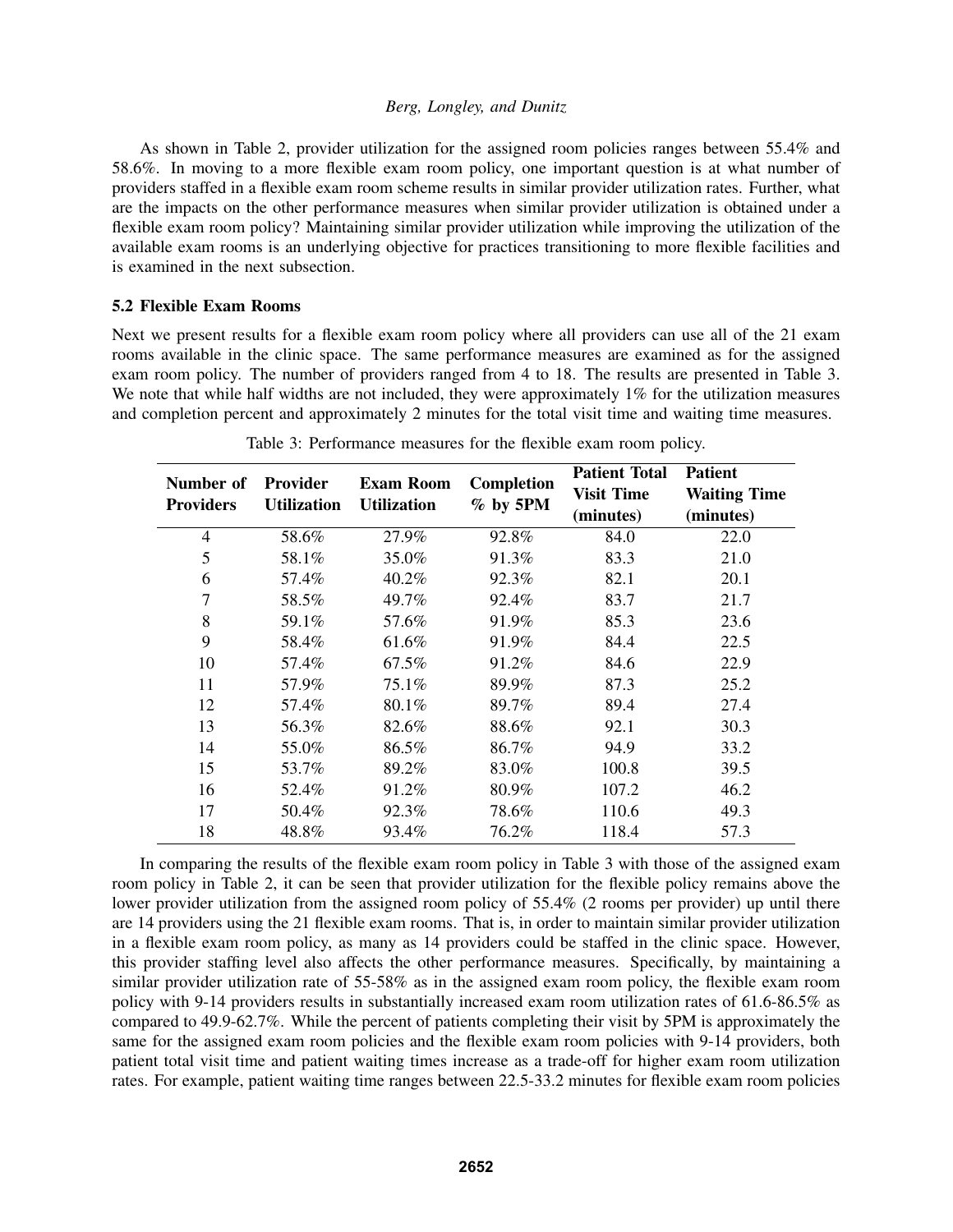with similar provider utilization rates, while the assigned exam room polices resulted in patient wait times of 22.8 and 27.3 minutes.

## 5.3 Impact of Ancillary Staffing and Standardized Appointments

While the number of providers is one of the most influential variables affecting provider utilization and exam room utilization, we also present results on the impact of other operational factors which may influence these measures. First, we present results where the number of ancillary staff ranges between 1-7. Second, we provide a comparison of performance measures under the hypothetical scenario where appointment durations are standardized to 30 minutes for returning patients and 60 minutes for new patients. This is currently a discretionary decision made by providers. For both of these analyses, we present results based on 11 providers being staffed within the 21 exam rooms with a flexible exam room policy. The results for the ancillary staff levels are included in Table 4 and the results where standardized appointment durations are used are presented in Table 5.

| Number of<br><b>Ancillary Staff</b> | Provider<br><b>Utilization</b> | <b>Exam Room</b><br><b>Utilization</b> | <b>Completion</b><br>$%$ by 5PM | <b>Patient Total</b><br><b>Visit Time</b><br>(minutes) | <b>Patient</b><br><b>Waiting Time</b><br>(minutes) |
|-------------------------------------|--------------------------------|----------------------------------------|---------------------------------|--------------------------------------------------------|----------------------------------------------------|
|                                     | 35.2%                          | 88.8%                                  | 44.9%                           | 166.8                                                  | 111.2                                              |
| 2                                   | 53.2%                          | 84.4%                                  | $75.1\%$                        | 119.2                                                  | 58.6                                               |
| 3                                   | 57.4%                          | 75.8%                                  | 89.1%                           | 91.6                                                   | 29.4                                               |
| 4                                   | 57.9%                          | $75.1\%$                               | 89.9%                           | 87.3                                                   | 25.2                                               |
| 5                                   | 58.2%                          | 74.7%                                  | 89.8%                           | 87.4                                                   | 25.2                                               |
| 6                                   | 58.3%                          | 75.0%                                  | $90.1\%$                        | 87.7                                                   | 25.5                                               |
|                                     | 58.0%                          | 74.7%                                  | 90.0%                           | 87.3                                                   | 25.0                                               |

Table 4: Performance measures for the flexible exam room policy where ancillary staffing levels are varied.

Table 5: Performance measures for standardized appointment duration templates where 30 minutes are allocated to returning patients and 60 minutes are allocated to new patients.

| <b>Provider</b><br><b>Utilization</b> | <b>Exam Room</b><br><b>Utilization</b> | Completion<br>$%$ by 5PM | <b>Patient Total</b><br><b>Visit Time</b><br>(minutes) | <b>Patient</b><br><b>Waiting Time</b><br>(minutes) |
|---------------------------------------|----------------------------------------|--------------------------|--------------------------------------------------------|----------------------------------------------------|
| 57.4%                                 | $72.4\%$                               | $91.0\%$                 | 84.8                                                   | 23.0                                               |

The results in Table 4 show that for three or more ancillary staff, performance measures are unaffected. However, at levels of one or two ancillary staff, the shortage leads to a bottle neck in the system causing low completion by 5PM rates, high patient total and wait times, and low provider utilization. While exam room utilization rates are higher for lower ancillary staffing levels, this is a result of patients spending substantial time in the exam room waiting for an ancillary staff member to become available.

In Table 5, it can be seen that reducing the variability of appointment durations by standardizing appointment templates, provider utilization remains approximately the same while exam room utilization declines, the percent of patients completing their visit by 5PM remains the same, and patient visit and waiting times both decline. While these changes appear to be marginal at most, this is likely a result of assuming the patient arrival process would remain the same. However, it is conceivable that standardized appointment duration templates would lead to different patient arrival patterns which we are unable to model at present.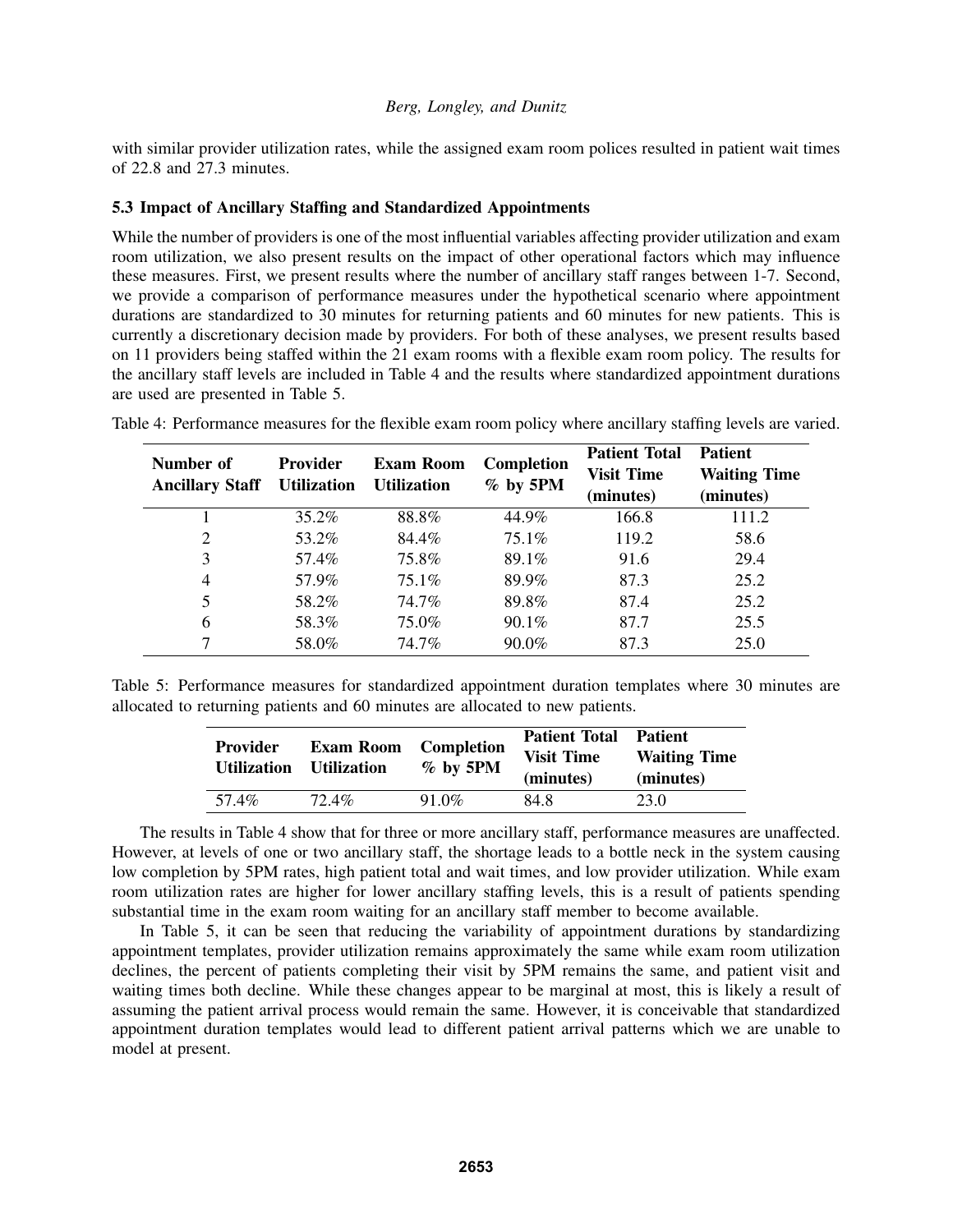#### 6 CONCLUSIONS

In this paper we presented a simulation model to evaluate the effects of using a flexible exam room policy in a multidisciplinary outpatient clinic setting. Underlying the capability of the flexible exam room policy was a real time locating system (RTLS) infrastructure which allowed providers and supporting staff to locate patients in an open and flexible clinic design. The results of the simulation analyses demonstrate the benefits and economies of scale in implementing a flexible exam room policy with a larger number of exam rooms resulting from sharing resources across disciplines. Specifically, the results show that more providers, and thereby more patients, can make use of the space while maintaining similar provider utilization rates as those associated with an assigned exam room policy. In fact, as a result of increased provider staffing levels, the utilization rate of exam rooms increases with marginal trade-offs in terms of patient visit and waiting times. In addition, the results include an analysis of the effects of ancillary staffing levels on clinic performance measures, as ancillary staff spend a significant amount of time with patients and have the potential to impact clinic performance. Finally, we presented results demonstrating the expected performance of transitioning to a standardized appointment duration template.

Future work associated with this analysis of the multidisciplinary clinic includes evaluating RTLS data to directly support operational decision making for staffing and clinic flow design. Further, while this simulation model and resulting analysis captures the complexity of a multidisciplinary clinic, this multidisciplinary practice is still intrinsically tied to the operational design of the rest of the CSC. Expanding the simulation model and analysis to incorporate a broader scope of operations in the CSC leads to future work in designing operational recommendations in novel outpatient healthcare delivery settings.

# ACKNOWLEDGMENTS

We would like to thank Megan Foley who works in the CSC and was essential in gathering the necessary historical data used to parameterize the simulation model.

#### REFERENCES

- Berg, B., B. Denton, H. Nelson, H. Balasubramanian, A. Rahman, A. Bailey, and K. Lindor. 2010. "A Discrete Event Simulation Model to Evaluate Operational Performance of a Colonoscopy Suite". *Medical Decision Making* 30(3):380–387.
- Cote, M. J. 1999. "Patient Flow and Resource Utilization in an Outpatient Clinic". *Socio-Economic Planning Sciences* 33(3):231–245.
- Froehle, C. M., and M. J. Magazine. 2013. "Improving Scheduling and Flow in Complex Outpatient Clinics". In *Handbook of Healthcare Operations Management*, 229–250. New York: Springer.
- Gupta, D., and B. Denton. 2008. "Appointment Scheduling in Health Care: Challenges and Opportunities". *IIE Transactions* 40(9):800–819.
- Kaplan, G., M. H. Lopez, and J. M. McGinnis. 2015. *Transforming Health Care Scheduling and Access: Getting to Now*. Washington: Institute of Medicine.
- Kaplan, G. S. 2015. "Health Care Scheduling and Access: A Report from the IOM". *JAMA* 314(14):1449– 1450.
- Kelton, W. D., R. Sadowsky, and D. Sturrock. 2007. *Simulation with ARENA*. New York: McGraw-hill.
- Norouzzadeh, S., N. Riebling, L. Carter, J. Conigliaro, and M. E. Doerfler. 2015. "Simulation Modeling to Optimize Healthcare Delivery in an Outpatient Clinic". In *Winter Simulation Conference (WSC), 2015*, edited by L. Yilmaz et al., 1355–1366. Piscataway, New Jersey: Institute of Electrical and Electronics Engineers, Inc.
- Rohleder, T. R., D. P. Bischak, and L. B. Baskin. 2007. "Modeling Patient Service Centers with Simulation and System Dynamics". *Health Care Management Science* 10(1):1–12.